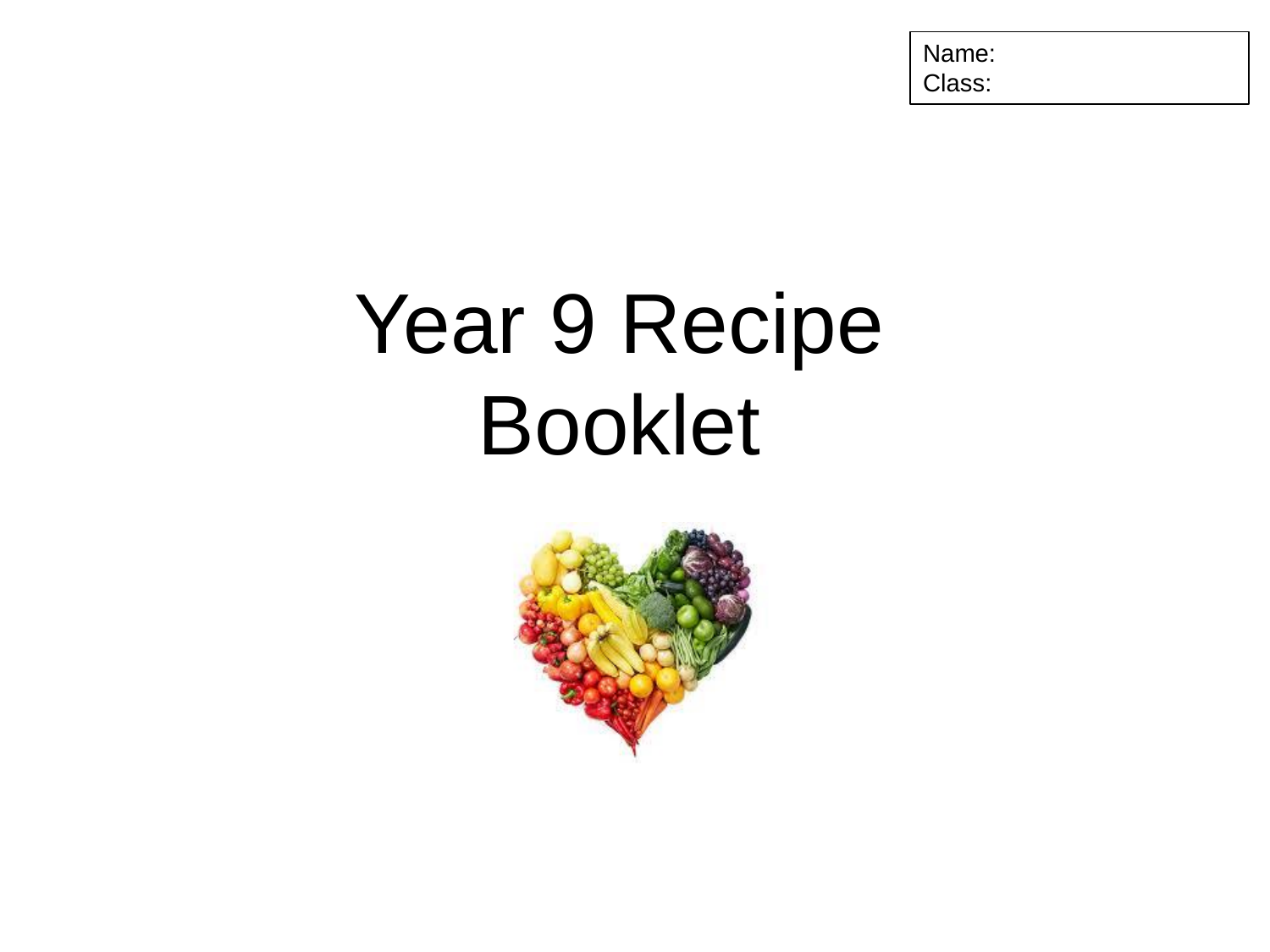## Cooking contents

This year you will be making a range of different exciting dishes. You will also have the opportunity to make some dishes of your choice. You will always watch a cooking demonstration. The recipes in the booklet are the recipes I will be demonstrating and it is made clear if you have the option to select your own recipe rather than follow the recipe provided.

- 1. Curried Chicken and Rice 9. Pasta Bake
- 2. Enchiladas 10. Carrot Cake
- 3. Sausage Pasta 11. Brownies
- 4. Risotto 12. Build your own Kebab
- 5. Shepherds/Cottage Pie 13. Chips and Curry Sauce
- 6. Mini Bake-Well Tarts
- 7. Thai Green Curry
- 14. Pizza
	- 15. Festival Dish of choice

8. Lasagne

16. Festival Dish of choice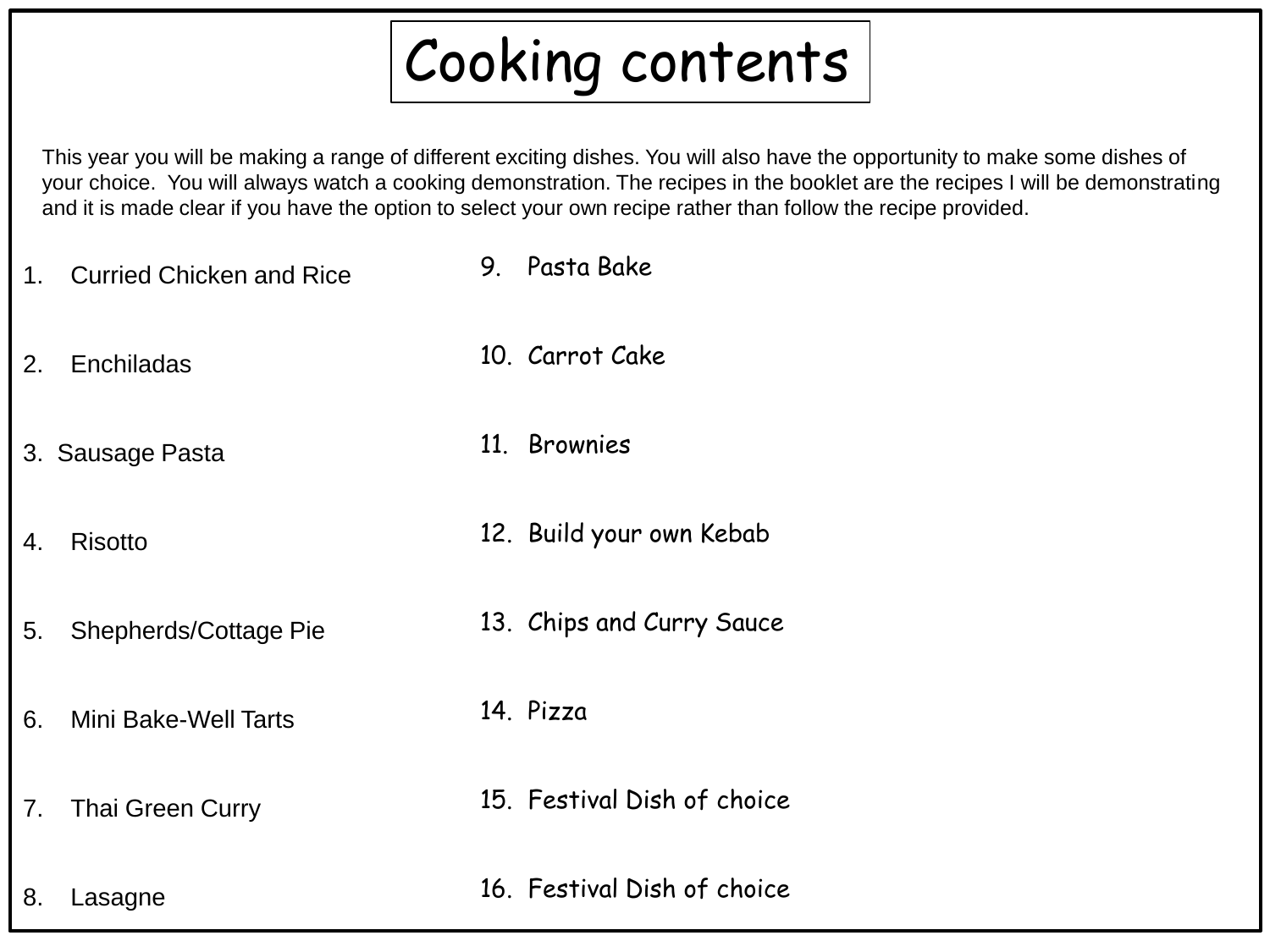- 1 onion
- 1 red pepper
- 1 tomato
- 2 tbsp. oil
- 150g long grain rice
- 2 chicken breasts
- Handful of peas
- 550ml water
- 1 vegetable stock cube
- $\frac{1}{2}$  tsp chilli flakes
- $\frac{1}{2}$  tsp turmeric
- 1 tsp curry powder

#### **Equipment**

Chopping board Knife Measuring jug Saucepan Wooden spoon **Scales** Table spoon

#### **Skills**

Simmering Seasoning Chopping Frying

### Curried Chicken and Rice **Ingredients**

- 1. Prepare your vegetables: dice the onion, dice the pepper and chop the tomato. Chop the chicken into large chunks
- 2. Add 1 tbsp.of oil to the saucepan, add the onions and fry for 5 minutes until softened.
- 3. Add the chicken, turmeric, curry powder and chilli flakes. Cook for another 5 minutes,
- 4. Add the pepper and rice. Stir until covered in the seasoning.
- 5. Add the water and when boiling add the stock cube, chilli flakes and curry powder and lower the heat
- 6. Season with salt, pepper and some more chilli if needed
- 7. Simmer for 15min until the rice is cooked, stirring frequently. Stir the tomato's through in the last few minutes.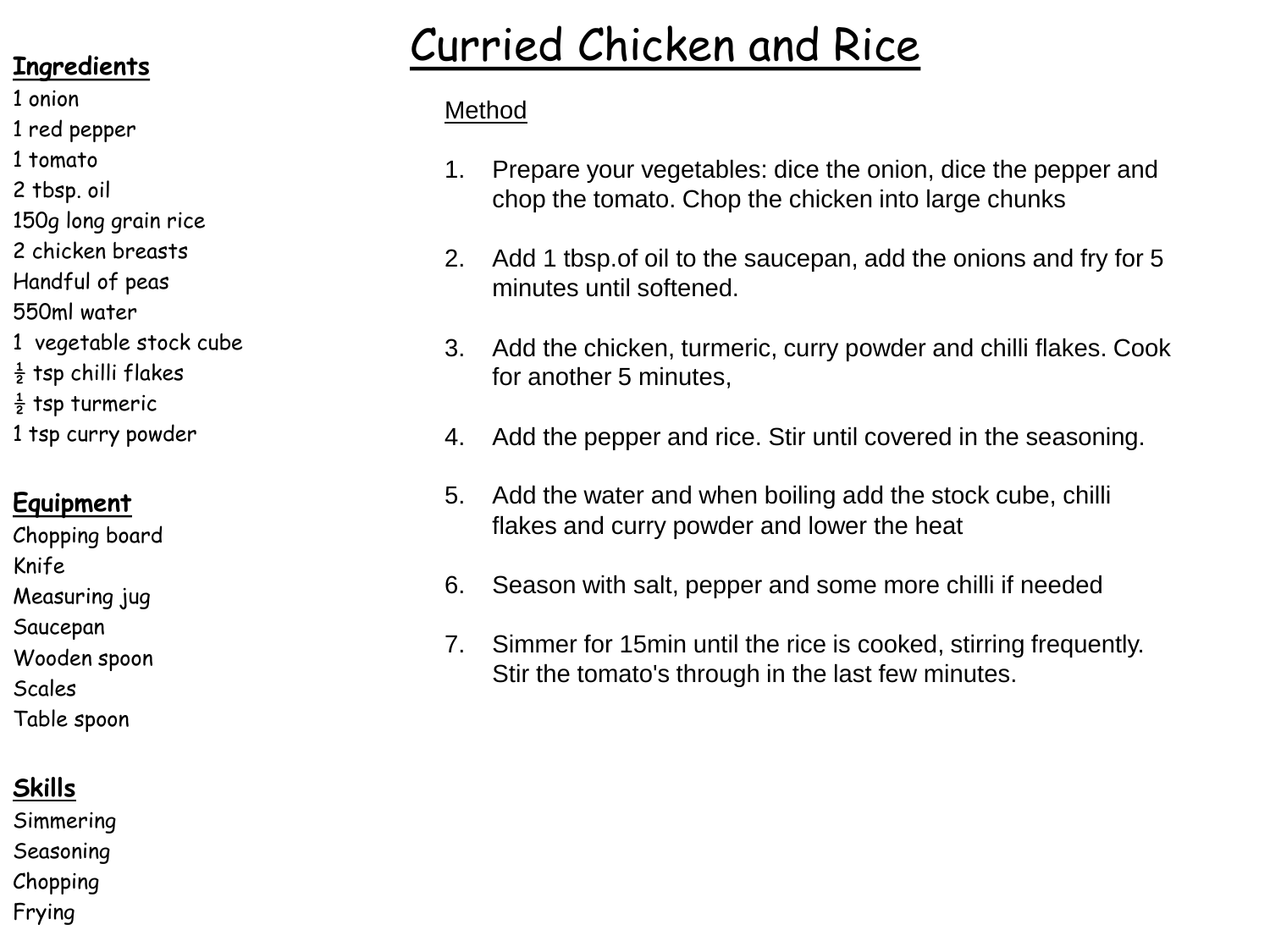### **Enchiladas**

#### **Ingredients**

#### Method

- 4 wraps
- 1 pepper
- 1 onion
- 1 can of black beans
- 2 Chicken breasts
- Optional: Small chilli
- 100g grated cheese
- For the sauce:

Tomato Passata

Salt

- ½ tsp Chilli powder
- ½ tsp Paprika
- ½ tsp Ground cumin
- Pinch of mixed herbs
- 1. Slice the onions, peppers and chicken into strips.
- 2. Fry the chicken or mince for a few minutes until seared, then add the onions, peppers and seasoning. Stir well so all the ingredients are covered with the seasoning. Cook for a few minutes until soft.
- 3. Stir through the beans and heat thoroughly. Switch off and leave to one side.
- 4. In a saucepan mix together the passata and seasoning, bring to the boil.
- 5. In your wrap, add a spoonful of the tomato mixture, followed by the enchilada mixture and a sprinkle of cheese. Place in the baking tray. Repeat with the remaining wraps.
- 6. Cover with the remaining sauce and cheese and bake in the oven until bubbling and golden brown.

You are welcome to make a Mexican dish of your choice, for example fajitas, burritos or nachos.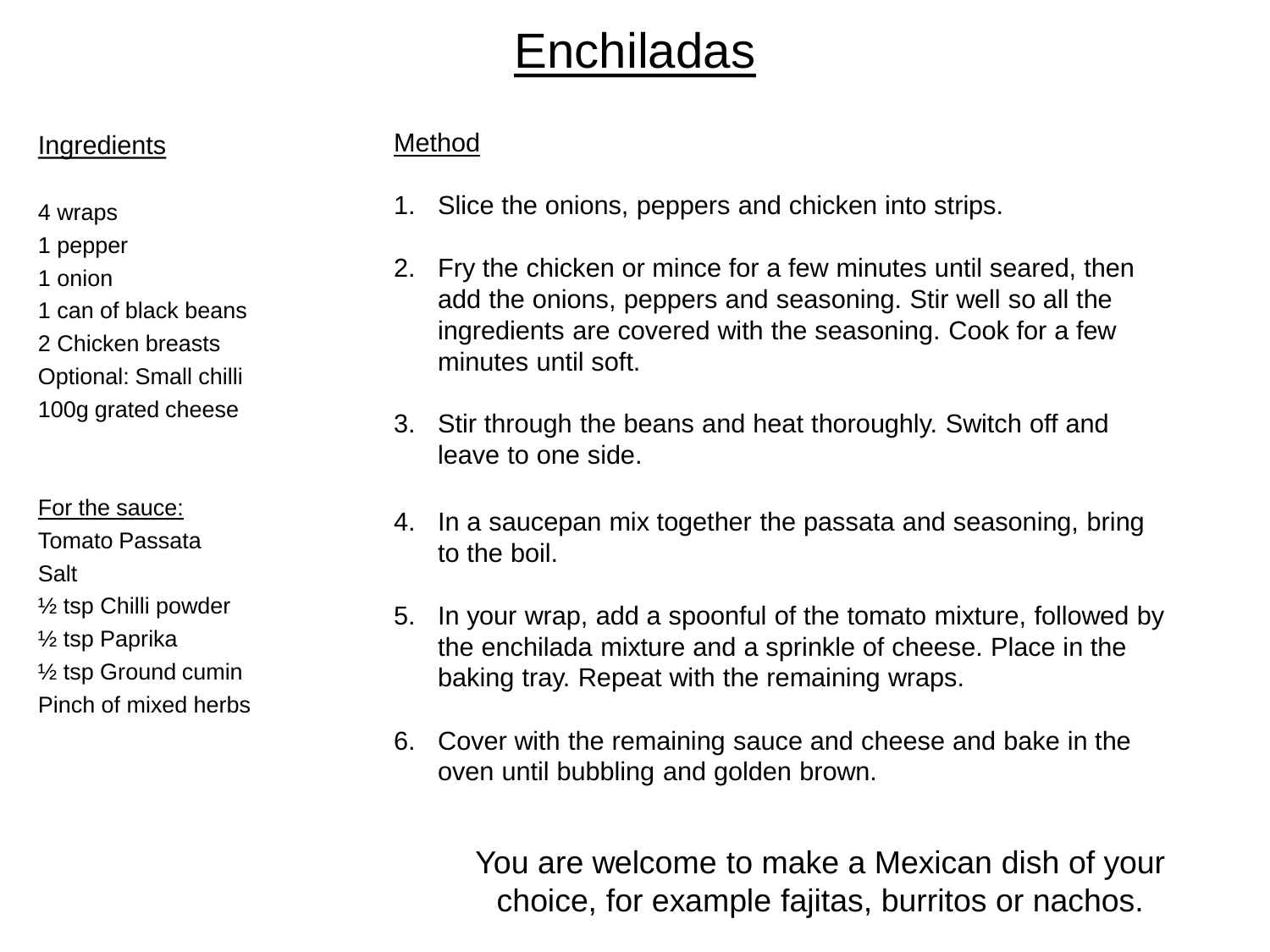## Sausage Pasta

Ingredients (serves 2)

- 1 onion 1 carrot
- 1 stick of celery
- 
- 4 sausages , (250g in total)
- 1 tsp dried oregano
- Optional: dried chilli flakes
- 1 tsp dried rosemary
- 4 cloves of garlic
- 2 tablespoons balsamic vinegar
- 1 tin of chopped tomatoes
- 300 g dried penne
- olive oil
- Equipment
- **Grater**
- Fork
- Bowl
- Chopping board
- Knife
- Frying pan
- Wooden spatula
- Saucepan

#### Method

- 1. Fill up a pan half way with water and put on the hob to the boil. When the water is boiled add the pasta.
- 2. Finely chop the onion, celery and garlic. Grate the carrot.
- 3. Heat up the oil in the pan and squeeze out the sausage meat from the skins. Add the oregano, rosemary and dried chilli flakes if using.
- 4. Cook for 5 minutes and then add the chopped vegetables and garlic.
- 5. Add the can of chopped tomatoes, fill the can up half way with water and add to the mixture. Leave to simmer for 10 minutes. Stir through the balsamic vinegar.
- 6. When the pasta is cooked add to the sauce and mix thoroughly. Serve with grated parmesan.

You are welcome to follow this recipe, make a chilli con carne or a spaghetti Bolognese.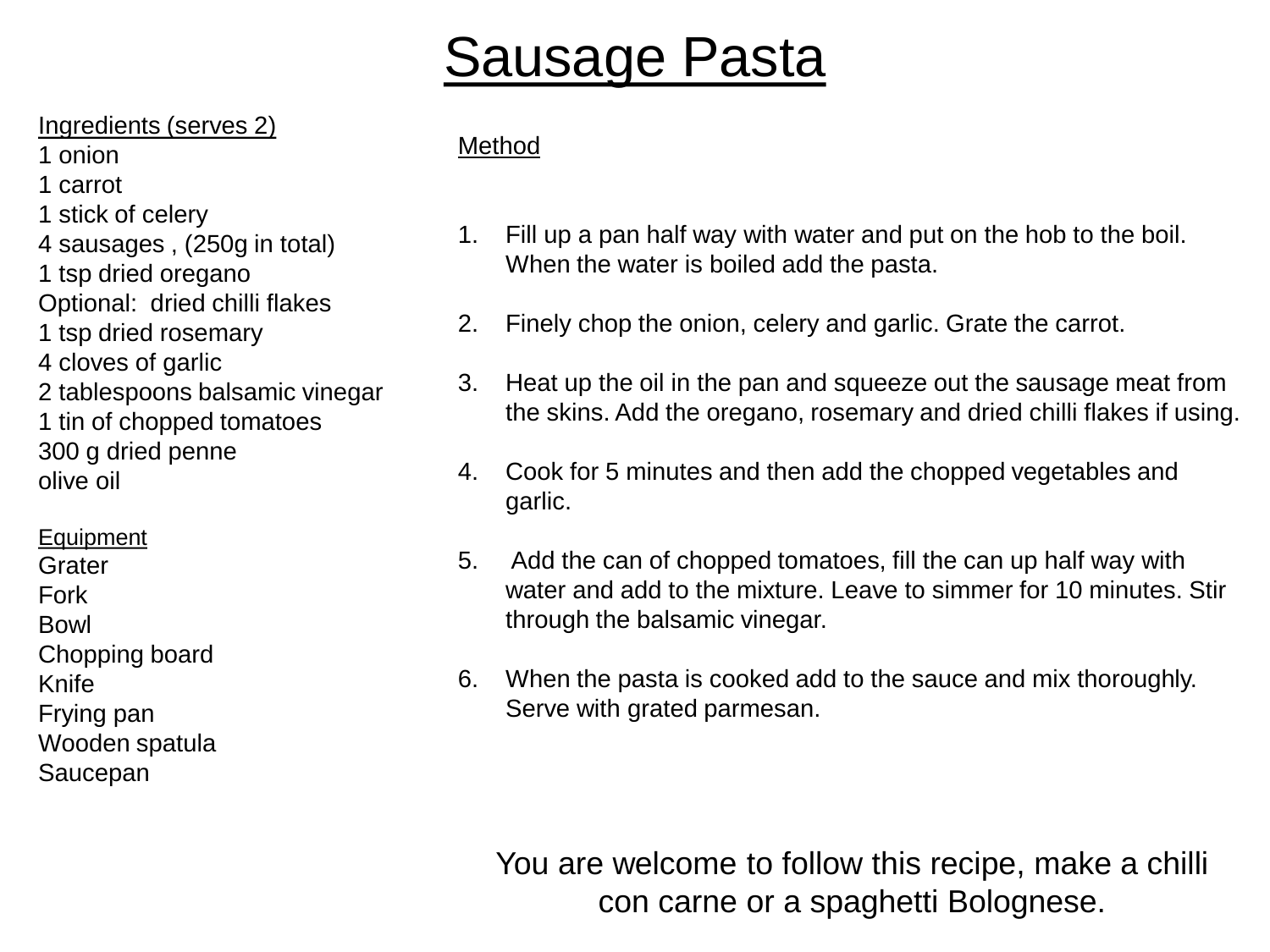#### Mushroom and Parsley Risotto

#### Ingredients

- One large white onion
- Two celery sticks
- 1 garlic clove
- 15g butter
- 250g mixed mushrooms
- ½ pack of fresh parsley
- 1 vegetable stock cube
- 400ml boiling water
- 200g risotto rice
- 50g grated parmesan

#### 1. Finely dice the onion, finely slice the celery and mince the garlic. Pick the parsley leaves off the stem and finely chop.

- 2. Soften the onion, garlic, celery and parsley stalks in oil for 10 minutes.
- 3. Meanwhile cut the squash into chunks and put the squash, if using or mushrooms onto a baking tray. Drizzle with oil and roast for 20 minutes.
- 4. Make the stock by putting the stock in a jug and adding the boiling water. Stir until the stock cube dissolves.
- 5. Add the rice to the frying pan with the onions and fry for a few minutes. Add the stock in a ladle at a time, stirring as you add until it is absorbed. Repeat until the rice is cooked.
- 6. Chop up half the roasted vegetables and add to the rice along with the parmesan, butter and chopped up parsley.
- 7. Serve with the remaining vegetables on top.

#### Tomato risotto

- 1. Finely dice the onion, finely slice the celery and mince the garlic. Dice the pepper into 2cm size pieces.
	- 2. Soften the onion, garlic and celery for 10 minutes.
- 3. Make the stock by putting the stock in a jug and adding the boiling water. Stir until the stock cube dissolves and add the tomatoes.
- 4. Add the rice and pepper to the frying pan with the onions and fry for a few minutes. Add the stock in a ladle at a time, stirring as you add until it is absorbed. Repeat until the rice is cooked.
- 5. Stir through the butter and parmesan. Serve.

#### Ingredients

- One large white onion
- Two celery sticks
- 1 garlic clove
- 15g butter
- 1 red pepper
- ½ can chopped tomatoes
- 100g chorizo
- 1 vegetable stock cube
- 300ml boiling water
- 200g risotto rice
- 50g grated parmesan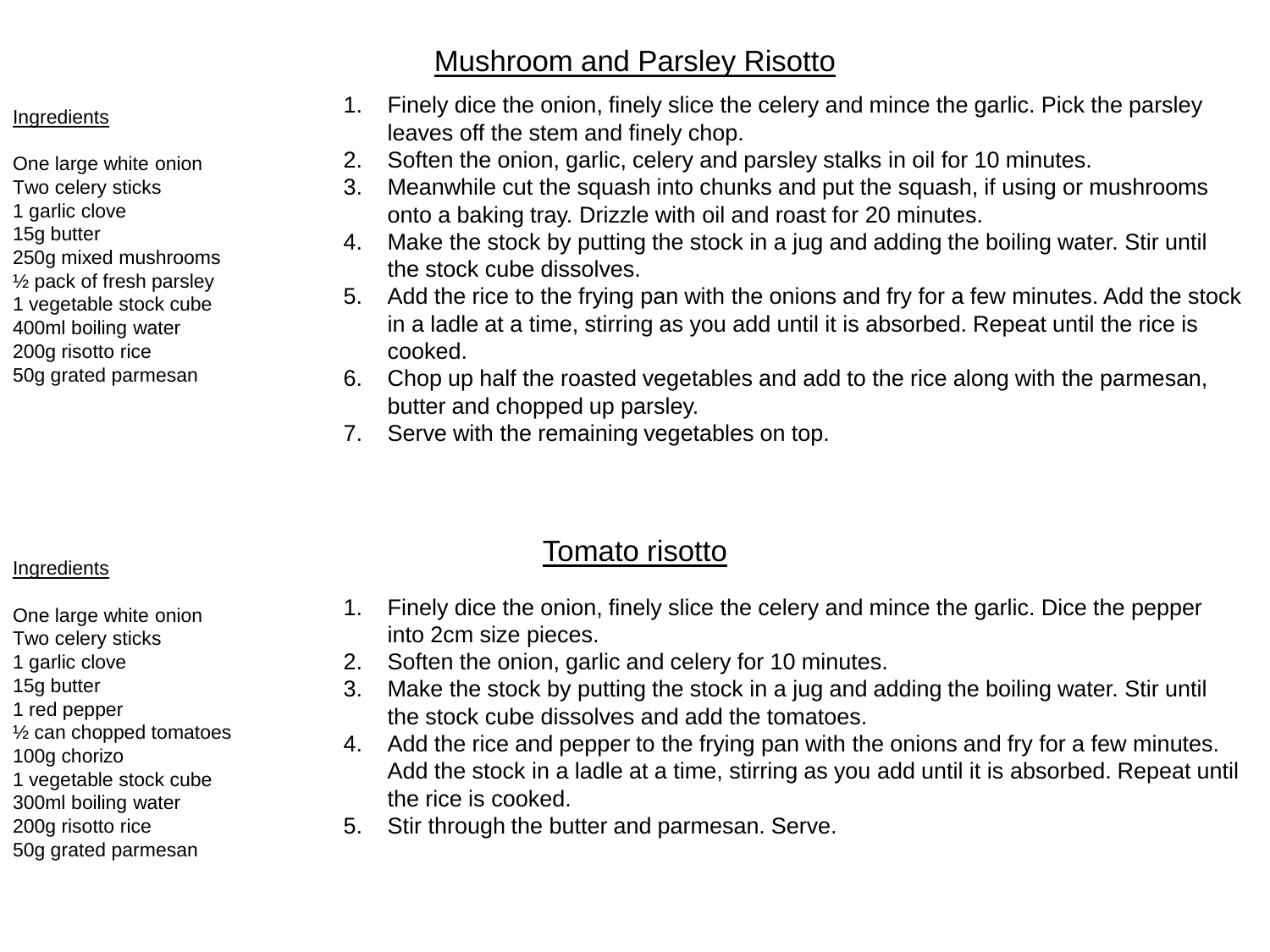### Shepherds/Cottage Pie

#### **Ingredients**

For the filling:

- 200g minced beef/lamb
- 1 onion
- 1 carrot (grated)
- 1 stock cube
- 1 tbsp flour
- For the mash:
- 300g potatoes
- 10g butter or margarine
- 50ml milk
- Optional:
- 25g grated cheese for top
- Baked beans
- Sweetcorn
- Gravy granules

### Equipment;

Sauce pan, chopping board, knife, wooden spoon, jug, sauce pan, grater, peeler, masher

#### Skills:

Simmering, seasoning, chopping, mashing, frying,

- 1. Peel and chop potatoes evenly. Just cover with fresh cold water. Add I level tsp of salt. Bring potatoes to boil and then simmer for 20 minutes (time them from when they come up to boil).
- 2. Chop the onions finely. Grate the carrot.
- 3. Gently fry the onions until translucent and soft. Add the mince and cook. Once the mince is browned add the grated carrot.
- 4. Add stock cube and 200ml water to the mixture and bring to boil, stirring in the stock cube.
- 5. When potatoes are cooked, drain through a colander and mash them finely, adding butter and milk to soften and give a creamy consistency. Add pepper if wanted.
- 6. Place meat sauce into an ovenproof dish. Place mashed potatoes evenly over the meat. Smooth and then fork mixture round, following the shape of the dish.
- 7. Cover with grated cheese. Cook for 25 minutes.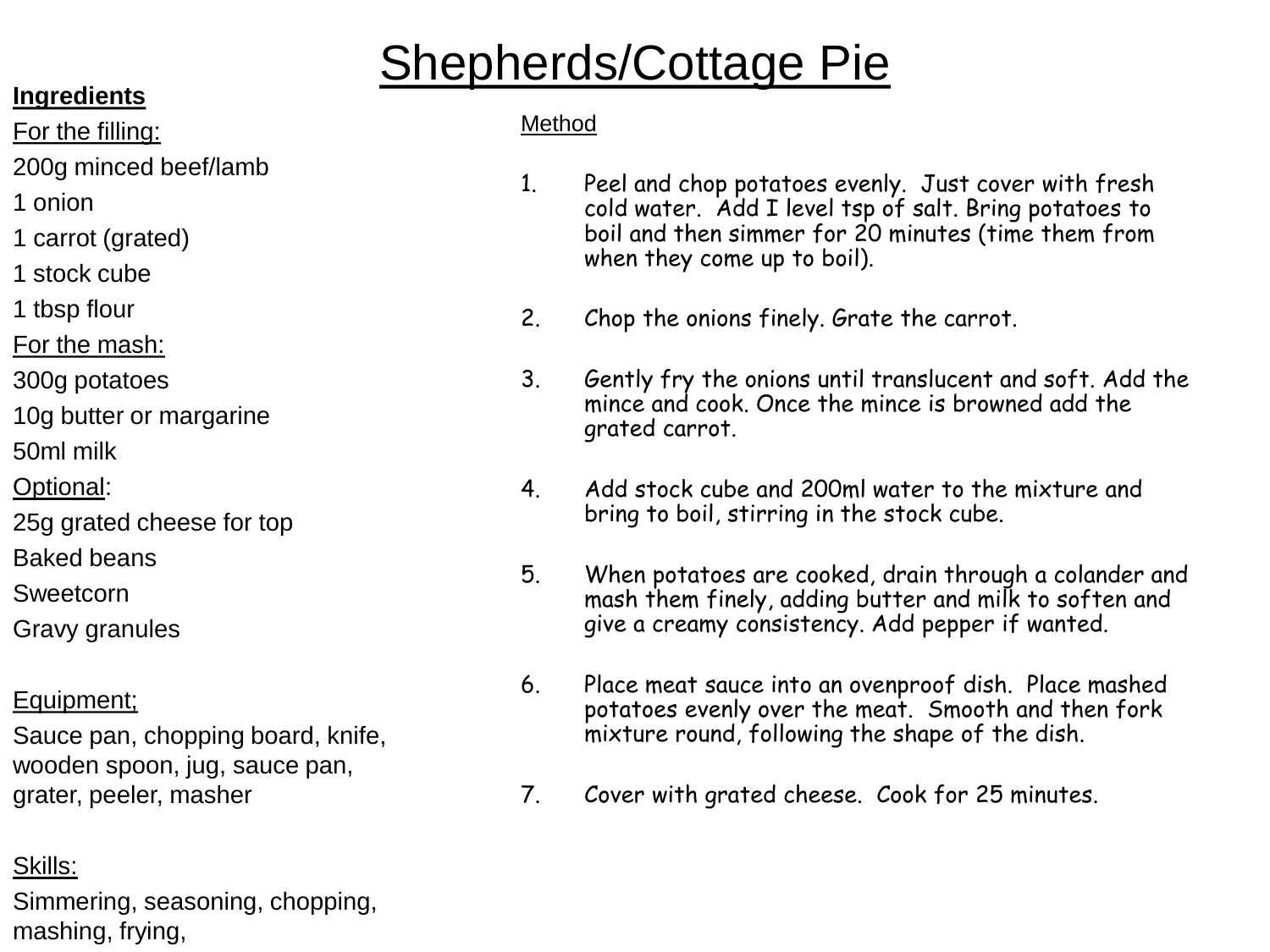### Mini bake well tarts

#### **Ingredients**

50g margarine

20ml cold water

50g margarine 50g caster sugar 50g self raising flour

raising flour

85g almond flour or self

Pastry;

Filling;

1 egg

#### Method

#### For the pastry

- 1. Weigh out the butter and plain flour. Rub together until it looks like breadcrumbs.
- 2. Add the water little by little until it combine to a stiff dough
- 3. Roll out thinly and place it in the round pastry tin and cut off excess edges

#### For the sponge:

- 1. Filling; Cream butter and sugar together and then add the egg and beat together
- 2. Add flour and mix well

#### To construct

- 1. Add a layer of jam
- 2. Spoon the filling on top of the jam
- 3. Bake in the oven 15-20min

6 tsp. jam

#### **Equipment**

Wooden spoon Knife

Small bowl

Jug

- **Tablespoon**
- Table spoon
- Rolling pin
- Pastry tin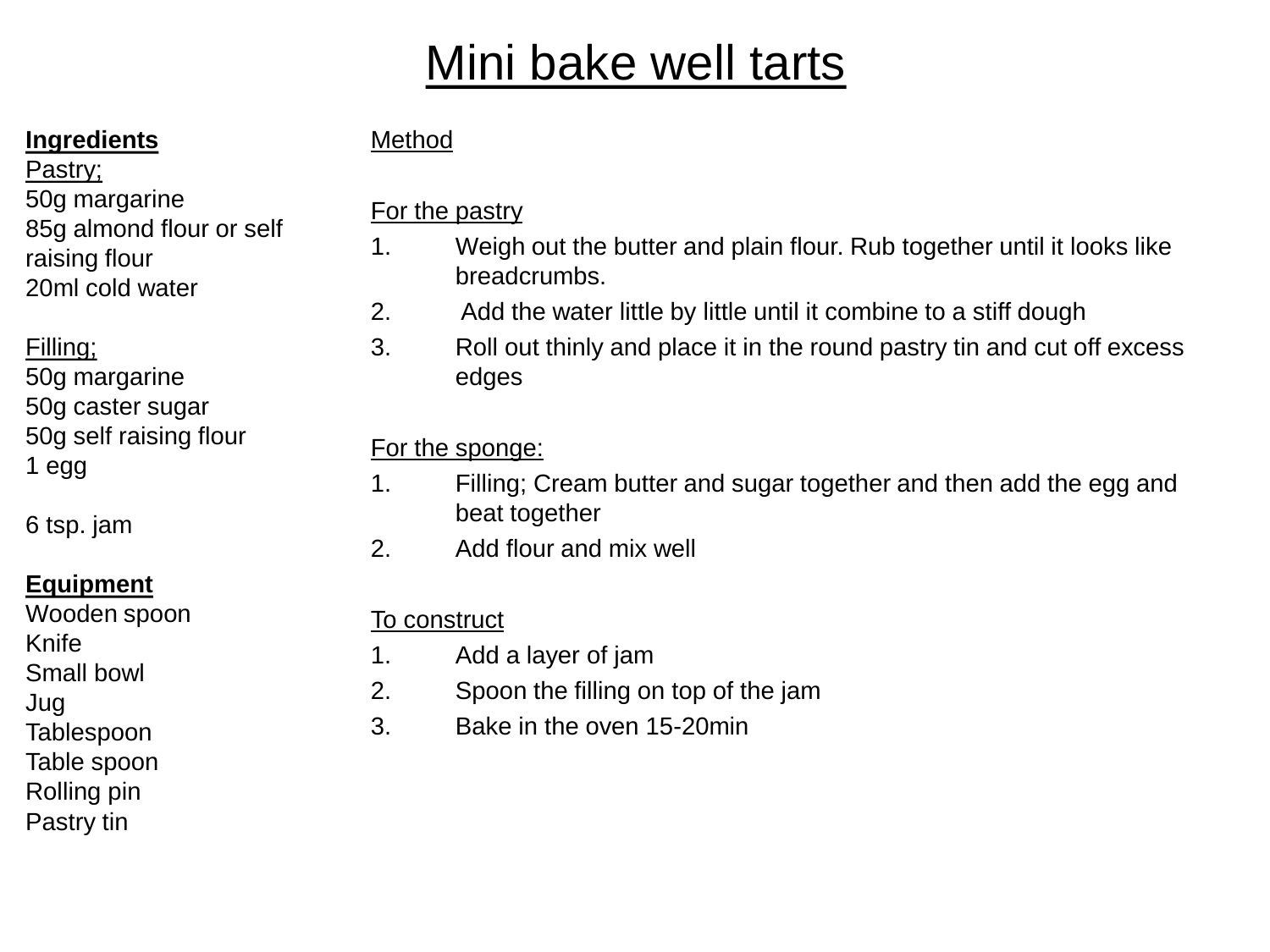### Thai Green Curry

#### **Ingredients**

- 2 Chicken breast
- 1 Carrot
- 1 Onion
- 1 clove of garlic
- 1 tbsp. oil
- 4 tsp curry paste
- 1 tin of coconut milk
- Optional: Fresh Chilli

#### **Equipment**

Knife

- Chopping board
- Wooden spoon
- Wok
- Teaspoon

Can opener

#### **Skills**

**Slicing** 

Seasoning

Frying

### Method

**OPTIONAL** VEGETABLES: There are so many different vegetables you can use in Thai green curry such as…. Courgette, pepper, green beans, mangetout baby corn, broccoli and mushrooms. Instead of chicken you can use… Pork, beef, lamb, fish or prawns.

- 1. Peel and chop the onion into slices. Chop the carrot into julienne style pieces. The garlic should be chopped finely.
- 2. Cut your chicken into thin strips.
- 3. Start heating oil in the pan, when hot, add your chicken. \*always make sure the pan in sizzling hot when your cooking with a wok\*
- 4. Fry for a few minutes until the outside is white. Add the vegetables and fry for another few minutes.
- 5. Add the curry paste and stir well.
- 6. Add the coconut milk and simmer for a couple of minutes. \* always check the chicken is cooked through before serving (white, no pink)
- 7. Serve instantly with some basmati rice.

You are welcome to make an Asian dish of your choice.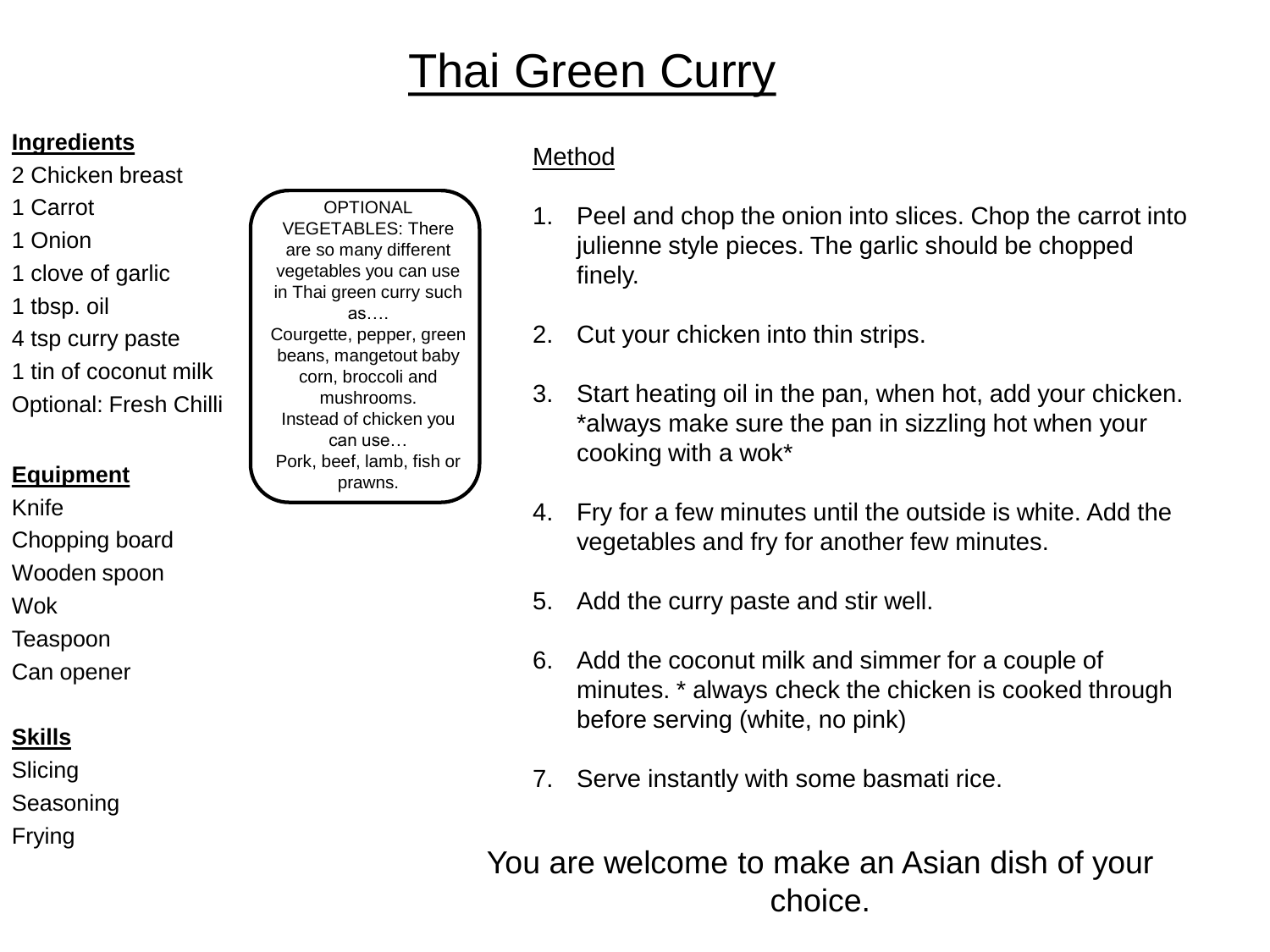### **Lasagne**

#### **Ingredients**

6 Lasagne sheets

Sprinkle of cheese for the top

1 tomato

For the Filling

250g Mince Meat

1 onion

1 tin of tomatoes

Salt, pepper, herbs

For the Sauce

30g butter

- 30g flour
- 300 ml Milk

60g Cheese

#### Equipment

Chopping board, knife, jug, grater, whisk, wooden spoon, frying pan, sauce pan

#### **Skills**

Chopping, dicing, mincing, frying, seasoning, weighing, measuring, making a bechamel sauce, portioning, baking.

- 1. Chop onion and garlic
- 2. Start frying the onion and garlic add the meat.
- 3. When meat is cooked, add the tomatoes and simmer until thickened, add seasoning
- 4. Making the sauce: in the saucepan melt the butter and flour.
- 5. When melted switch of the heat and add the milk, little at a time then mixing in.
- 6. When ALL the milk is mixed in then switch the heat on and constantly whisk until its thickened (boiling point). Switch off and stir through the cheese.
- **7. CONSTRUCTION – ½ mince, pasta, ½ cheese sauce. Repeat: ½ mince, pasta, ½ cheese sauce.**
- 8. Add your remaining grated cheese on top and a sliced tomato.
- 9. Bake for 40 minutes.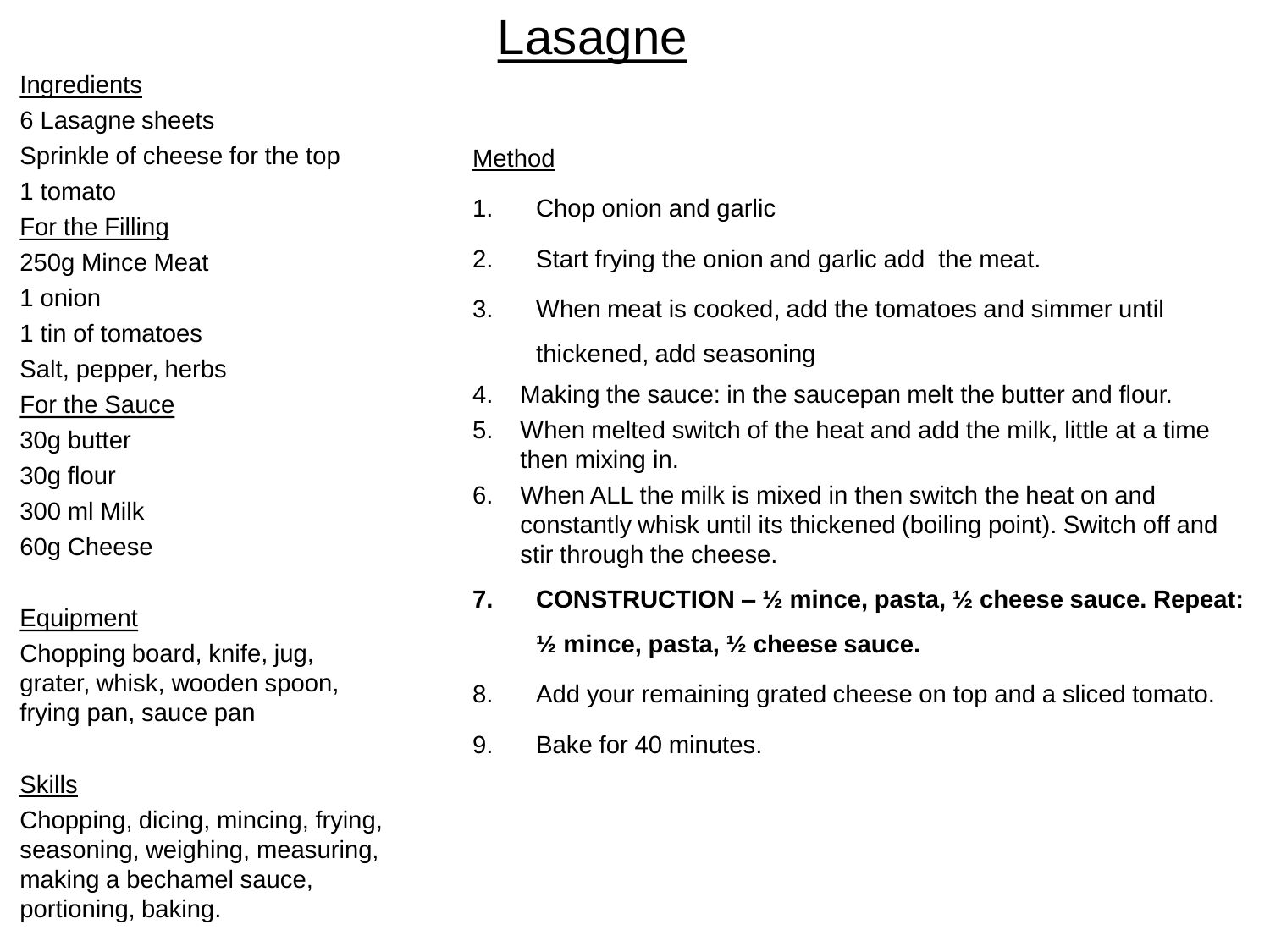- 6 Lasagne sheets
- Sprinkle of cheese for the
- top
- 1 tomato
- For the filling:
- 1 pepper
- 1 onion
- 1 courgette
- 1 can lentils
- 1 can chopped toms
- For the sauce:
- 30g butter
- 30g flour
- 300 ml Milk
- 60g Cheese

#### **Equipment**

Saucepan, weighing scales, grater, chopping board, measuring jug, wooden spoon, whisk, ovenproof dish

#### **Skills**

Chopping, dicing, mincing, frying, seasoning, weighing, measuring, making a bechamel sauce, portioning, baking.

### Vegetarian lasagne **Ingredients**

- 1. Finely dice the onion.
- 2. Slice the courgette and chop the pepper into large squares.
- 3. Gently fry the onion until translucent. Add the peppers and courgette and fry for another 5 minutes.
- 4. Add the lentils, chopped tomatoes and seasoning. Mix well and leave to simmer on a low temperature.
- 5. Making the sauce: in the saucepan melt the butter and flour.
- 6. When melted switch of the heat and add the milk, little at a time then mixing in.
- 7. When ALL the milk is mixed in then switch the heat on and constantly whisk until its thickened (boiling point). Switch off and stir through the cheese.
- **8. CONSTRUCTION – ½ filling, pasta, ½ cheese sauce. Repeat: ½ filling, pasta, ½ cheese sauce.**
- 9. Add your remaining grated cheese on top and a sliced tomato.
- 10. Bake for 40 minutes.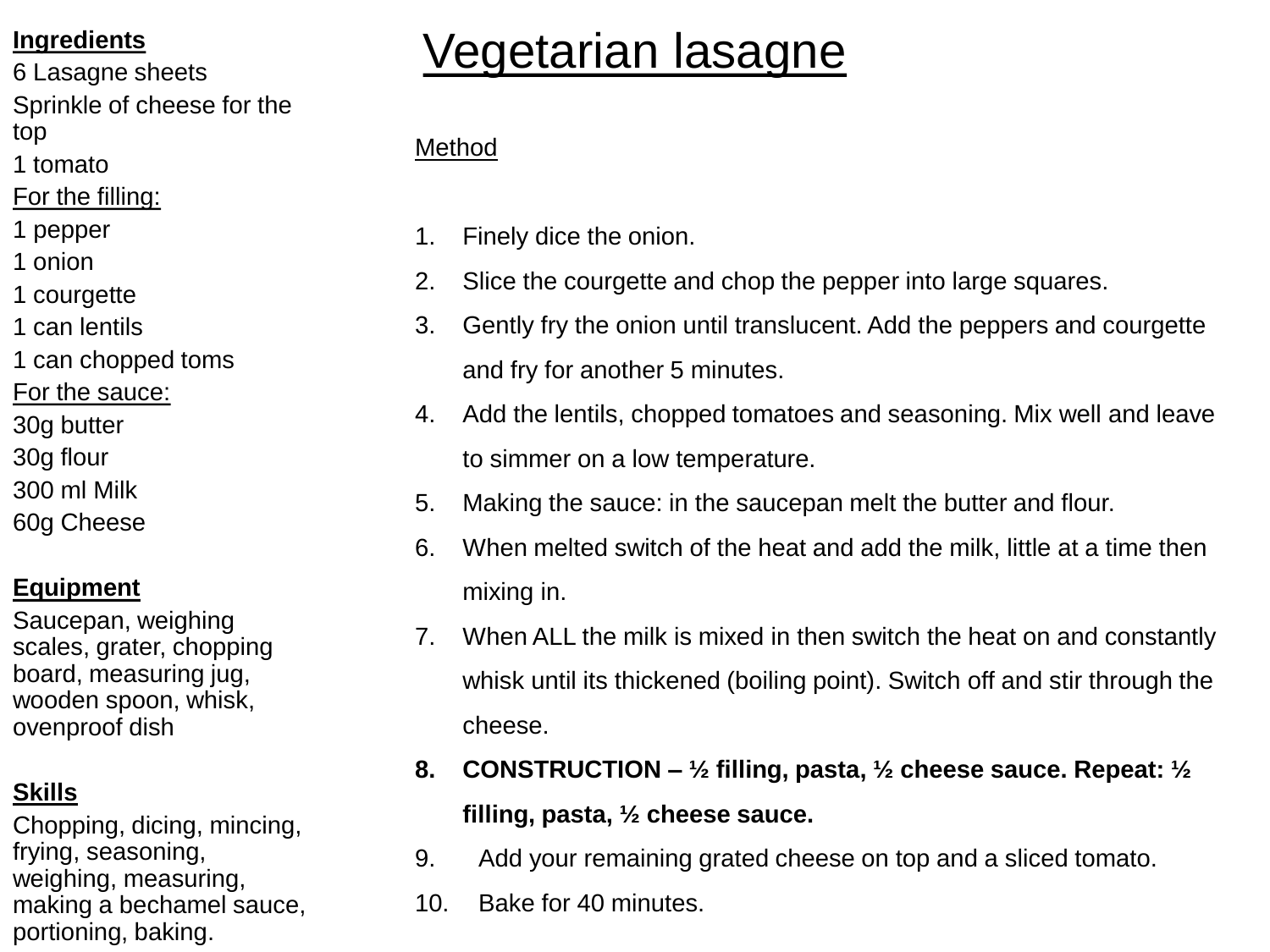### Tuna Pasta Bake

#### **Ingredients**

- 100g macaroni
- 100g Cheddar cheese
- 25g soft margarine
- 25g plain flour
- 250ml semi-skimmed milk
- Black pepper
- 1 can of tuna
- 1 small can of sweetcorn

#### **Equipment**

Saucepan, weighing scales, grater, chopping board, measuring jug, wooden spoon, whisk, ovenproof dish

#### **Skills**

Grating, mixing, weighing, seasoning, making a roux sauce, slicing

#### Method

- 1. Pre-heat the oven to 180C. Grate the cheese, slice the tomato and measure the milk.
- 2. Melt the butter and flour until mixed into a paste.
- **3. Switch the heat off.** Add the milk a tiny bit at a time, only adding more once its all mixed in
- **4. Switch the heat on**. Bring the sauce to a simmer, whisking it all the time until it has thickened. Stir through  $\frac{3}{4}$  of the cheese.
- 5. Mix in the pasta and season with salt and pepper. Pour into an oven proof dish.
- 6. Cover with grated cheese and sliced tomato. Bake in the oven for 20-25 minutes until golden brown.

You are welcome to make a pasta bake of your choice.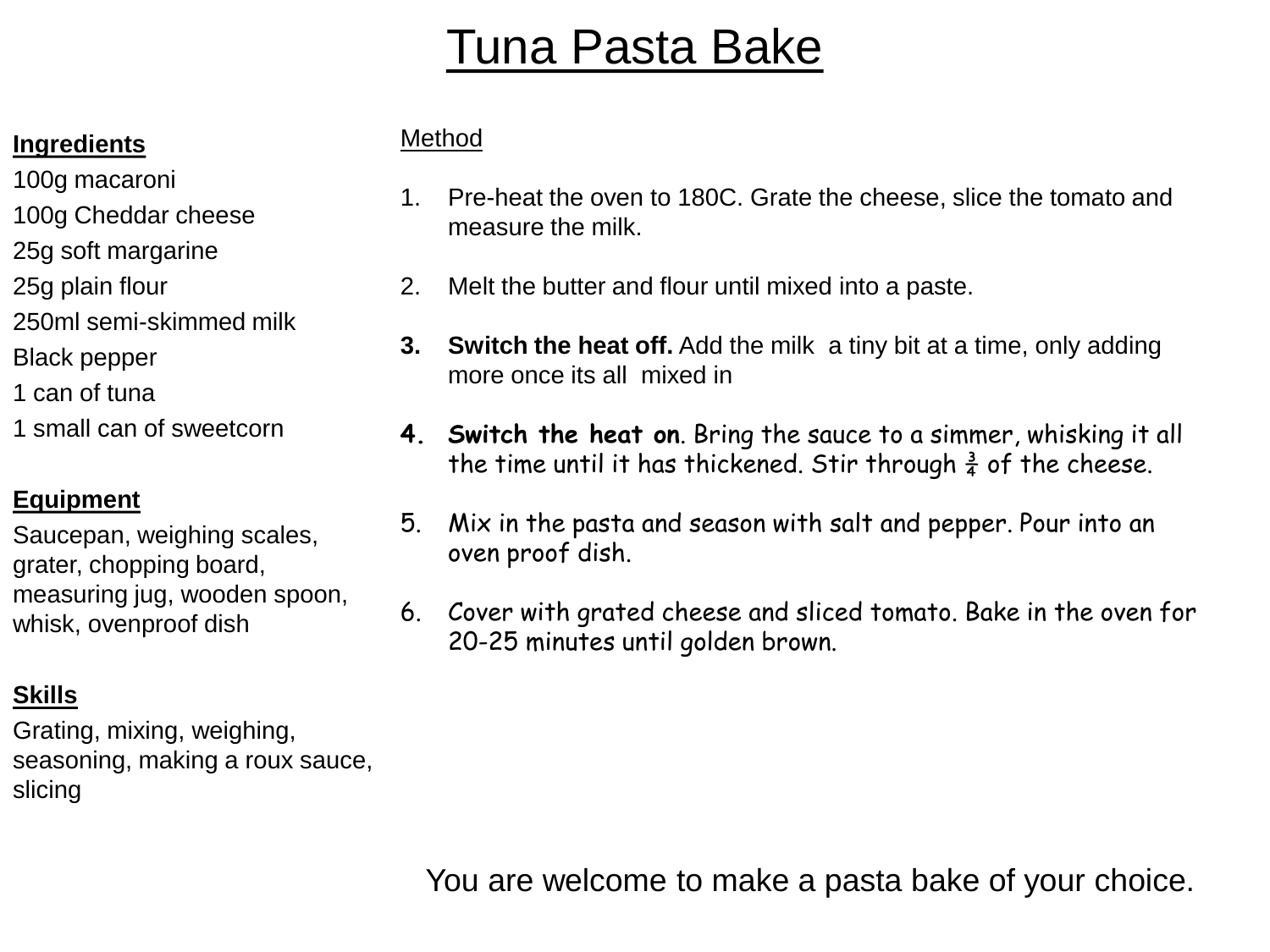### Carrot Cake

**Ingredients** 75g margarine 1 carrot 100g sugar 1 large egg 100g plain flour ½ tsp. Mixed Spice



#### Equipment

Grater, measuring scales, mixing bowl, wooden spoon, sieve, sauce pan, jug, fork

Skills

Grating, melting, mixing, weighing baking

#### Method

- 1. Heat the oven to 180degrees.
- 2. Grate the carrot into the bowl. Weigh out the sugar and add to the carrot.
- 3. Melt the margarine on the hob in a sauce pan and add to the carrots and sugar. Mix well.
- 4. Sift in the flour, mixed spice and baking powder.
- 5. Beat the eggs in a jug, and then add to the mixture.
- 6. Mix until all the ingredients are combined.
- 7. Transfer the mixture to a small tin or muffin cases (makes about 6 large muffins).
- 8. Bake for 15-20 minutes.

You are welcome to make any cake or tray bake of your choice but it must include fruit.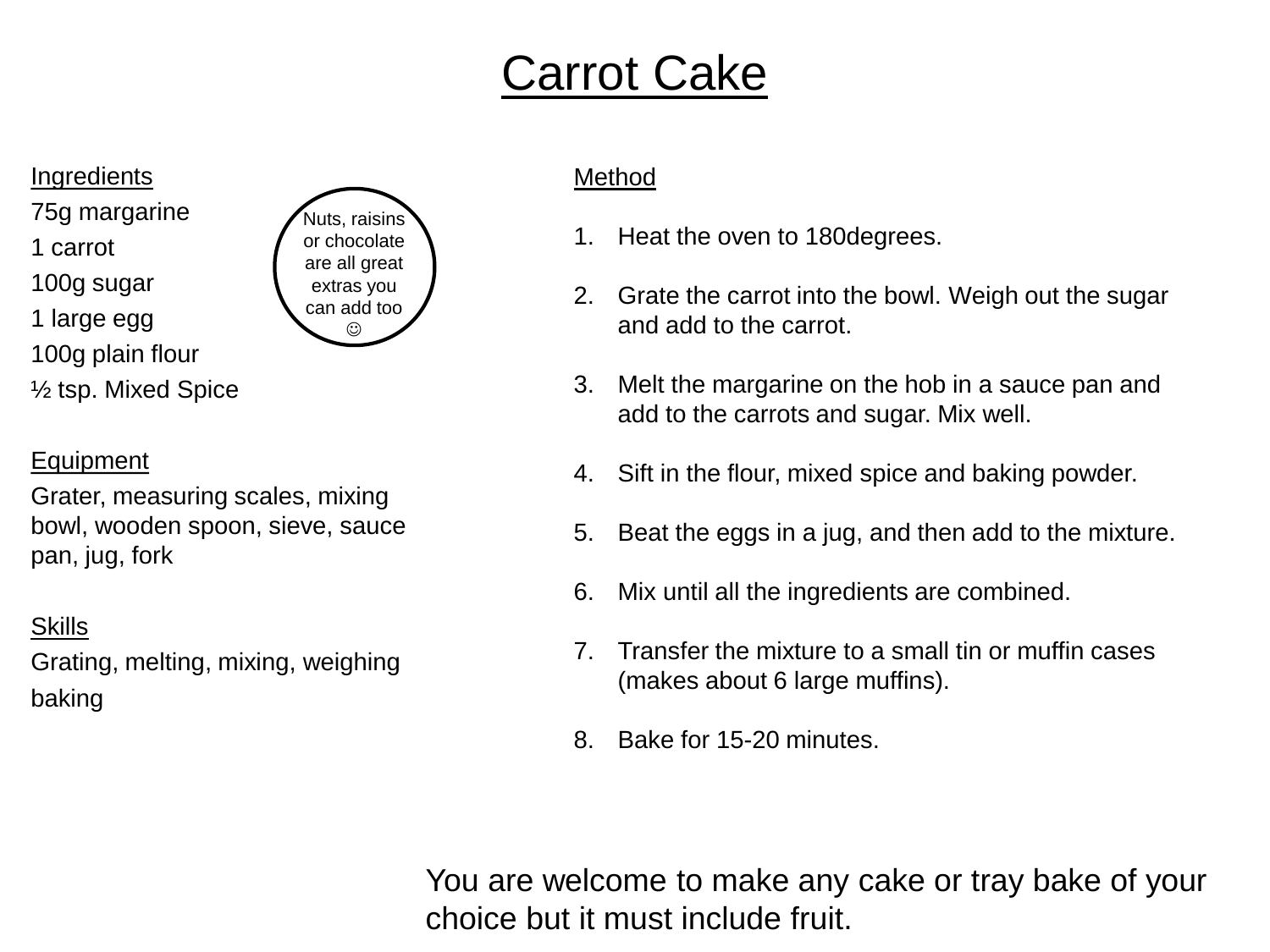### **Brownies**

#### **Ingredients**

100g butter

110g dark chocolate (it MUST be dark)

Extra chocolate chunks of your choice to go into the mix

2 eggs

75g Sugar

50g muscovado sugar

75g plain flour

#### Equipment

Saucepan, metal bowl, spoon, jug, weighing scales, baking tin

**Skills** Melting, using a bain-marie, mixing, baking

- 1. Place margarine, muscovado sugar and chocolate in the bowl and place on top of sauce pan with water.
- 2. Leave until melted and stir well.
- 3. In a separate bowl, mix eggs and caster sugar well.
- 4. Stir in the chocolate mix.
- 5. Add the flour and mix until all the flour is combined.
- 6. Add mixture to a greased baking tray
- 7. Bake in the oven 30-35min until shiny and does not wobbly when shaken.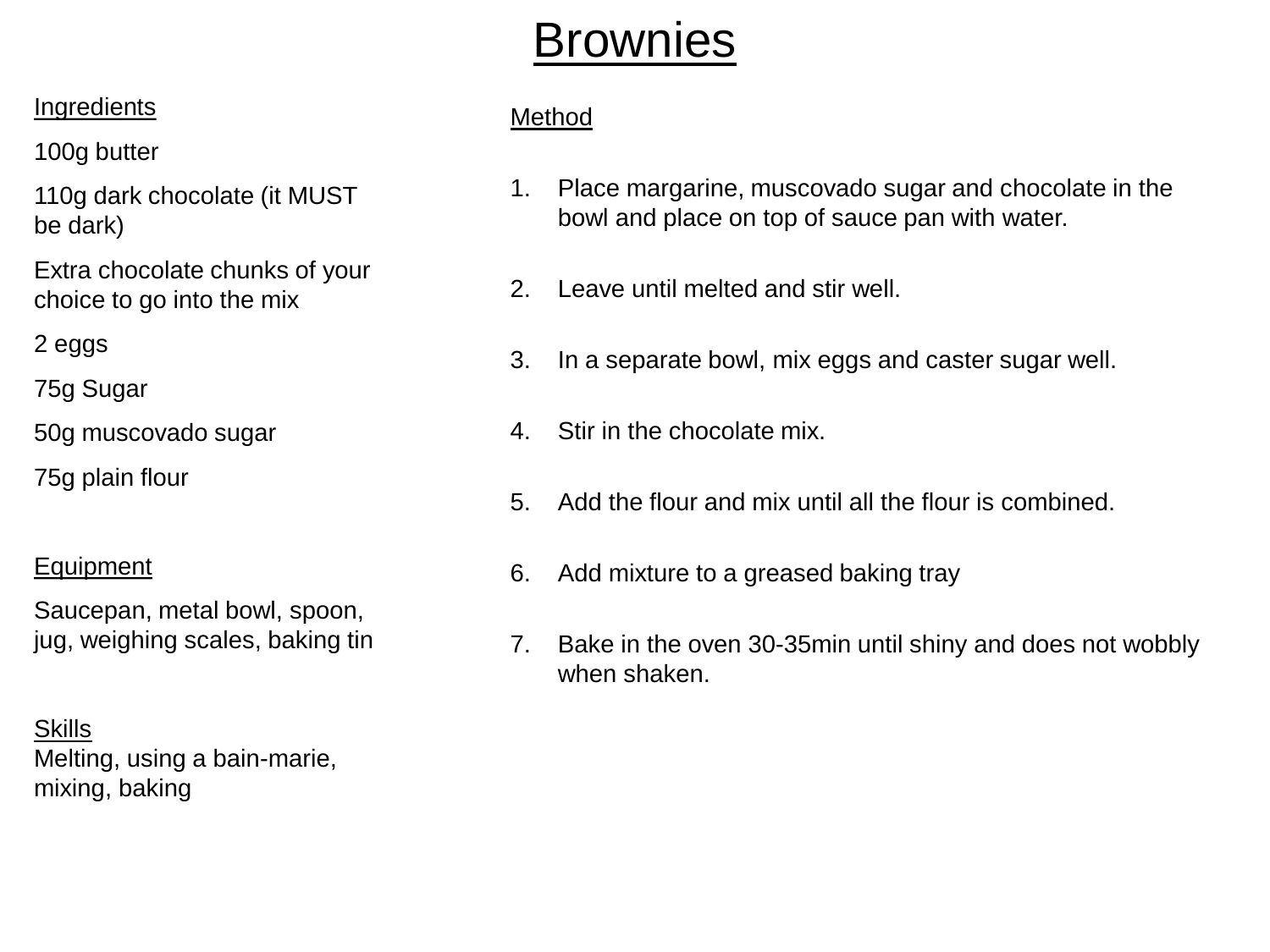### Build your own Kebab

#### Ingredient choices:

Protein Chicken Beef Lamb Pork Haloumi Tofu

**Carbohydrates** Pasta Couscous Rice Bulgar Wheat Quinoa

Vegetables (pick 3) Mushrooms Cherry Tomatoes **Onion Courgette** Pepper

Marinade of your choice (we will also provide a range of marinades).

Equipment Chopping board, knife, baking tray, baking paper, saucepan.

**Skills** Developing and adapting a recipe, chopping, roasting, seasoning, boiling.

Method

1. Preparing the protein and the vegetables and marinating. These will be put onto skewers and roasted and served with your choice of carbohydrate.

You are welcome to adapt this recipe. You can also prepare a salad of your choice or bring in ingredients to add to your carbohydrate side. Be creative!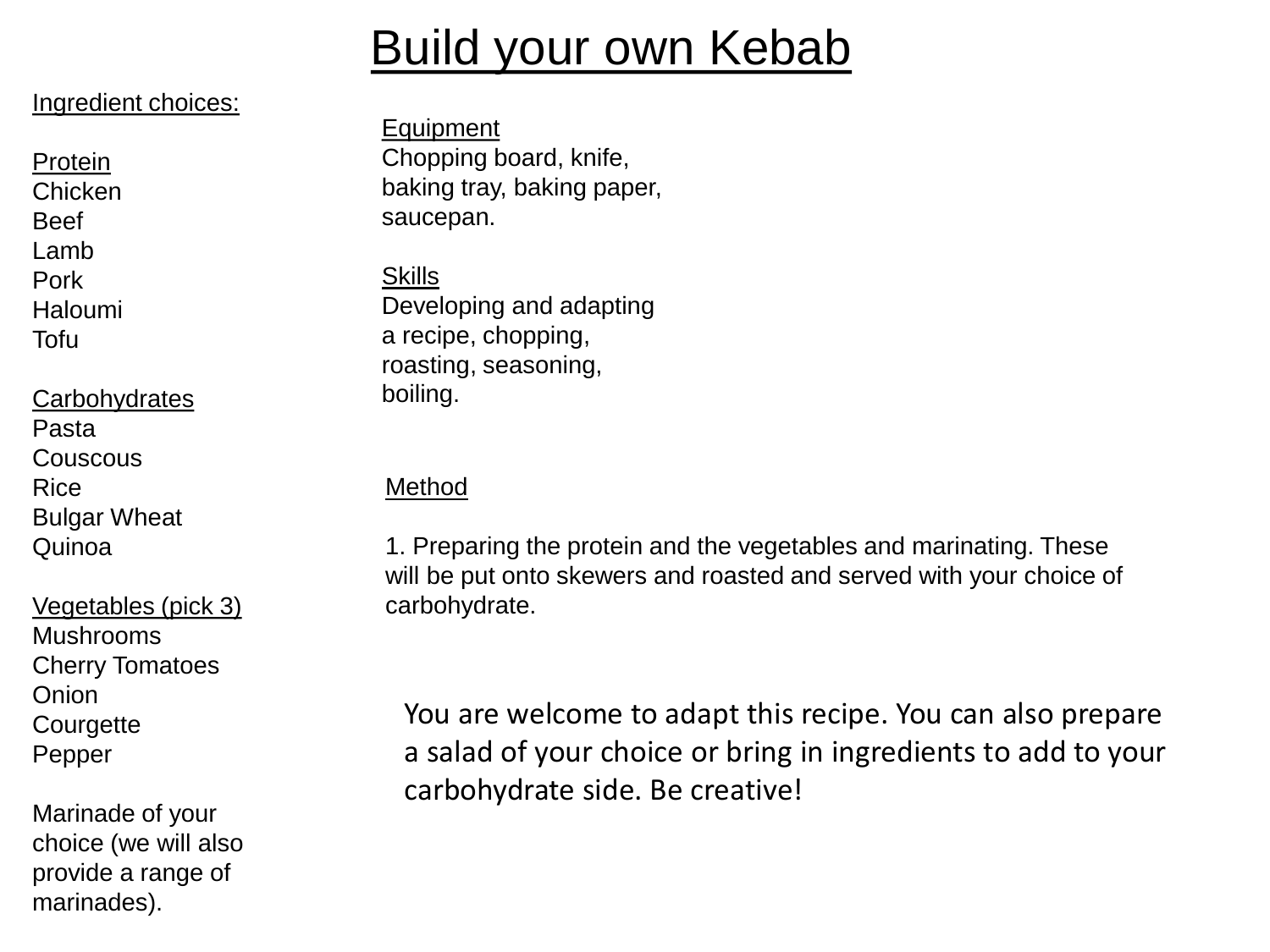### Homemade chips and curry sauce

#### **Ingredients**

1 onion

- 1 garlic clove
- 2.5cm ginger
- 1 teaspoon soy sauce
- 100 200ml coconut milk
- 300ml water
- 1 tsp turmeric
- 2 tbsp curry powder
- 1 tbsp plain flour
- 1 stock cubes
- 1-2 large potatoes
- Olive oil
- Salt and pepper

#### **Equipment**

Chopping board Knife Frying pan Wooden spoon **Sieve** Baking tray

- 1. Prepare your vegetables: Cut your potato, skin on into wedges or fries, finely dice the onion, mince the garlic and ginger.
- 2. Put the potato wedges/fries onto a baking tray lined with baking paper. Drizzle with oil, salt and pepper and roast for 30 minutes, turning once.
- 3. Fry your onion, garlic and ginger in 1 tbsp oil for 5 minutes.
- 4. Add the curry powder, turmeric and cook for a few more minutes.
- 5. Add the flour and mix. Add your stock cube and slowly add the water, constantly stirring. Then slowly add the coconut milk, constantly stirring.
- 6. Add 1tsp sugar and soy sauce, mix thoroughly.
- 7. Sieve your sauce before serving with your wedges/chips.